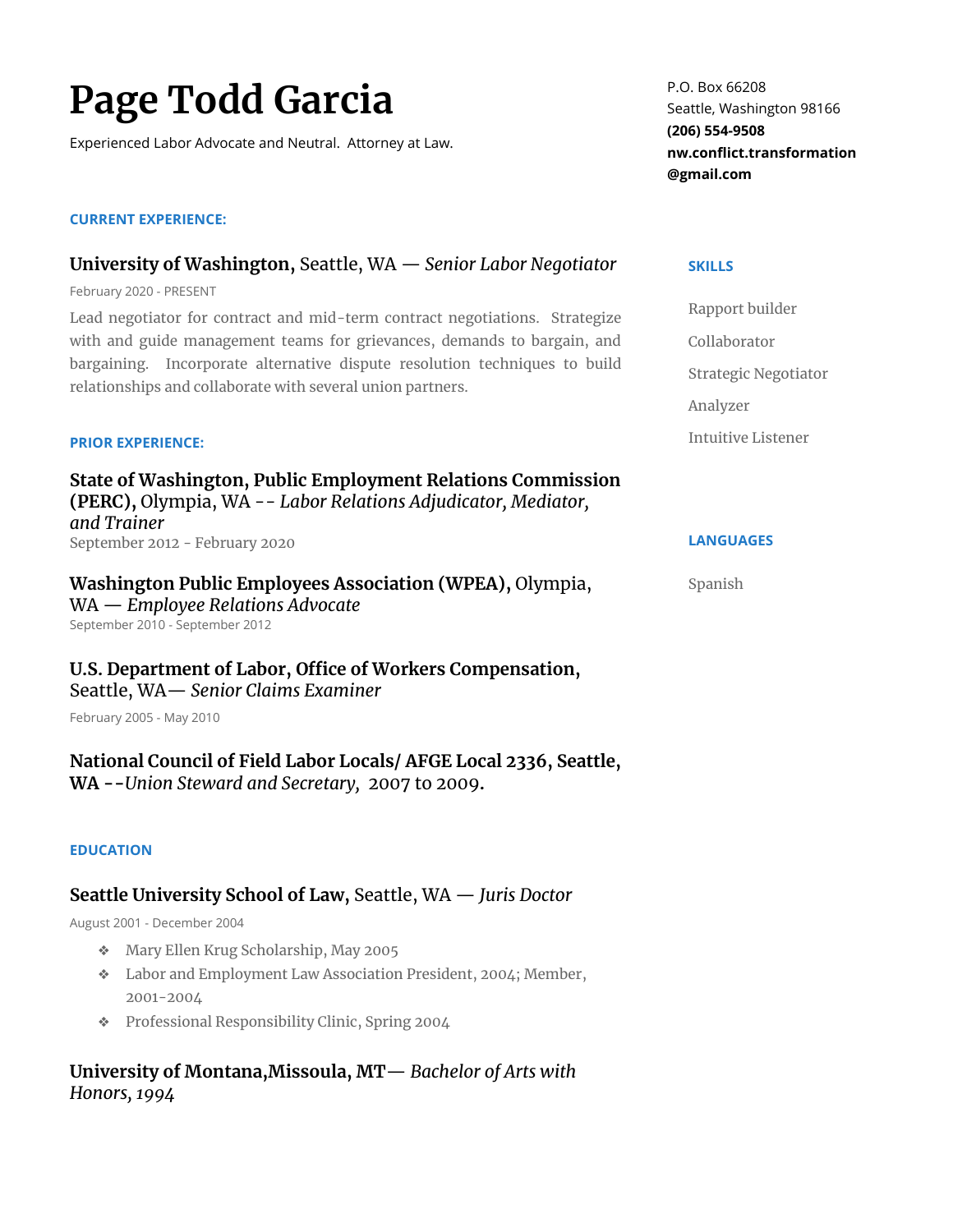#### **ISSUES**

Just cause discipline/termination; Contract interpretation; Refusal to bargain: unilateral changes to mandatory bargaining subjects; skimming of bargaining unit work; failure to provide information; and failure to bargain in good faith. Discrimination based on protected union activity; Interference with protected union activity; Duty of fair representation; Unit clarification; Unit severance.

#### **PANEL(S)**

California State Mediation and Conciliation Service, 2019 to present Montana Department of Labor & Industry, Board of Personnel Appeal, 2019 to present Washington Office of Insurance Commissioner Balance Billing Arbitrator, 2020 to present

#### **SAMPLE AWARD and DECISIONS**

Arbitration Award: *City of Fife and Teamsters Local 117,* Case 131430-A-19, issued December 2019

Unfair Labor Practice Decisions Issued: *Green River College*, Decision 12528-B (CCOL, 2018) *Cowlitz County*, Decision 12115 (PECB, 2014) *Franklin County*, Decision 12794 (PECB, 2017) *City of Kent*, Decision 11996 (PECB, 2014) *City of Clyde Hill (Teamsters Local 763)*, Decision 12628 (PECB, 2016) *State-Employment Security*, Decision 11962 (PECB, 2013) *State-Washington State Patrol*, Decision 12539 (PECB, 2016) *Washington State Ferries (Internat'l Organization of Masters, Mates, & Pilots)*, Decision 11899 (MRNE, 2013) *Puyallup School District*, Decision 12551 (PECB, 2016)

#### **EXPENSES**

Arbitration: \$1000 per eight (8) hour day for hearing, research, writing, and travel time. Research, writing, and travel time are prorated. No fees for one prearbitration conference call with parties to discuss procedural and logistical issues. Other motions or calls requested by party(ies) at prorated hourly rate of \$150 per hour. Research and writing time includes consideration of motions filed via e-mail or post.

Mediation: \$150 per hour, six (6) hours minimum. Ms. Garcia does not conduct mediation-arbitration.

#### **TRAVEL TIME AND FEES**

Prorated at Per Diem or Mediation Rate.Actual costs of reasonable expenses for refundable coach fare, car rental, meals, and lodging charged. Mileage at current IRS rate. Additional travel expenses (air, rail, lodging, car rental) incurred due to the parties' cancellation will be added to the final charges. Mediation and arbitration travel time at prorated arbitration rate from office to arrival at hearing/mediation location.

#### **CANCELLATION POLICIES**

For arbitration hearings scheduled for five (5) days or more, 21 calendar days written notice is required. In such instances, parties will be charged \$300 per